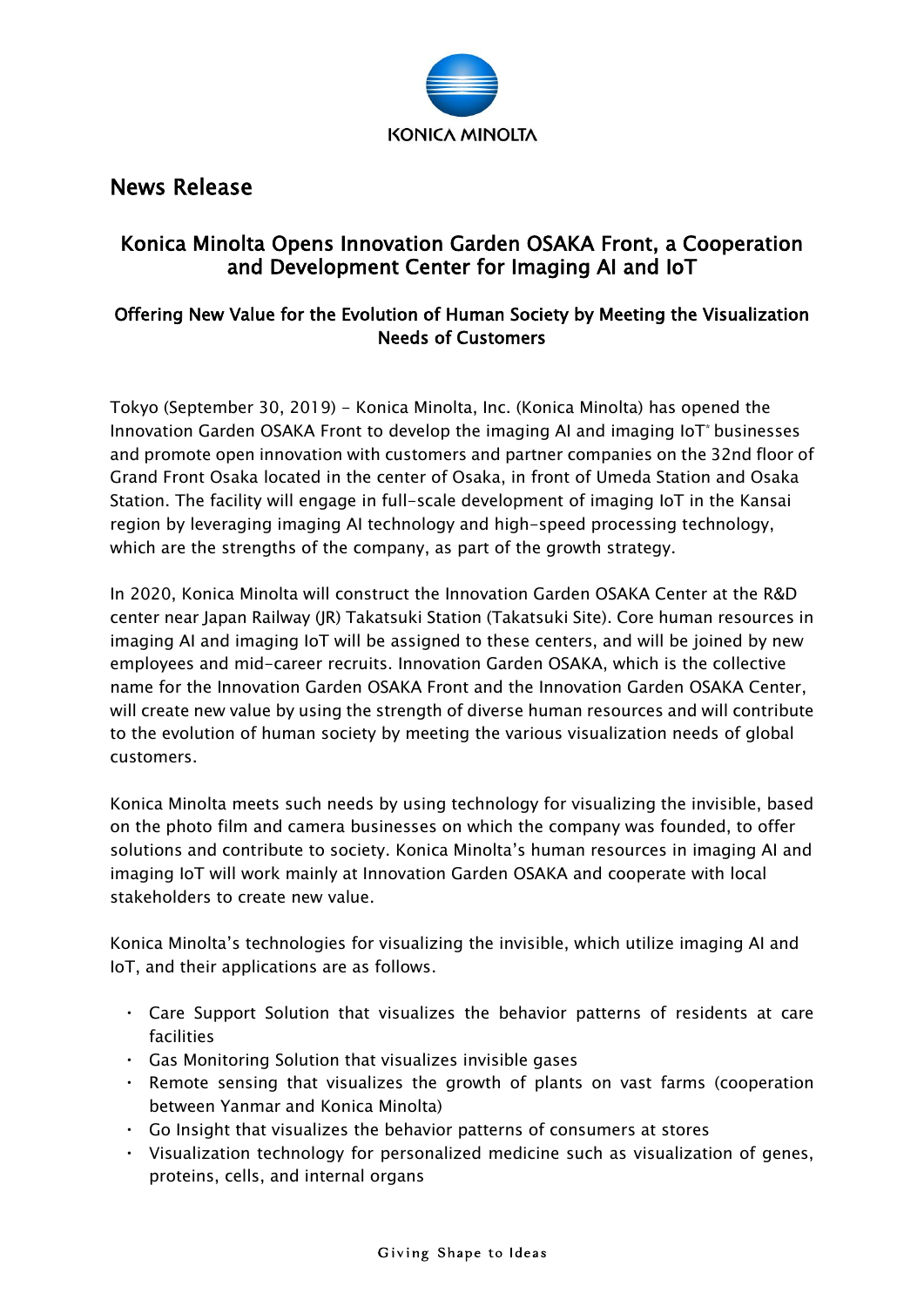#### Innovation Garden OSAKA Front

The Innovation Garden OSAKA Front is an office for achieving an attractive workplace that facilitates the creation of ideas based on the concept of "Agile development  $\times$  Open innovation (open collaboration)  $\times$  Activity-based working (ABW) = Creation of innovative ideas."

The Innovation Garden OSAKA Front is adjacent to Umeda Station which is highly accessible. It promotes industry-academia cooperation and open innovation with local companies and universities. The office is divided into different zones so that employees can choose from diverse workstyles. The interaction area helps generate innovative ideas based on freewheeling thinking in cooperation with local companies and universities. The concentration area enables Konica Minolta's human resources in charge of imaging IoT and imaging AI who are permanently stationed at the office to reflect ideas invented in the interaction area immediately in the development process. The Innovation Garden OSAKA Front is an agile business development center that provides an attractive workplace.

# Innovation Garden **OSAKA**



Rendering of Innovation Garden OSAKA Front

#### Location: 32nd Floor, South Building Tower A, Grand Front Osaka 4-20 Ofuka-cho, Kita-ku, Osaka 530-0011, Japan

Imaging AI, imaging IoT\*: technologies to analyze image data and various types of sensor information by utilizing AI technology including deep learning to support decision-making and judgment at various sites

#### Innovation Garden OSAKA Center

The Innovation Garden OSAKA Center will be constructed at the Takatsuki Site (Takatsuki City, Osaka Prefecture) near JR Takatsuki Station in FY2020 to strengthen the capability to develop imaging AI and imaging IoT. It will serve as the hub together with the Innovation